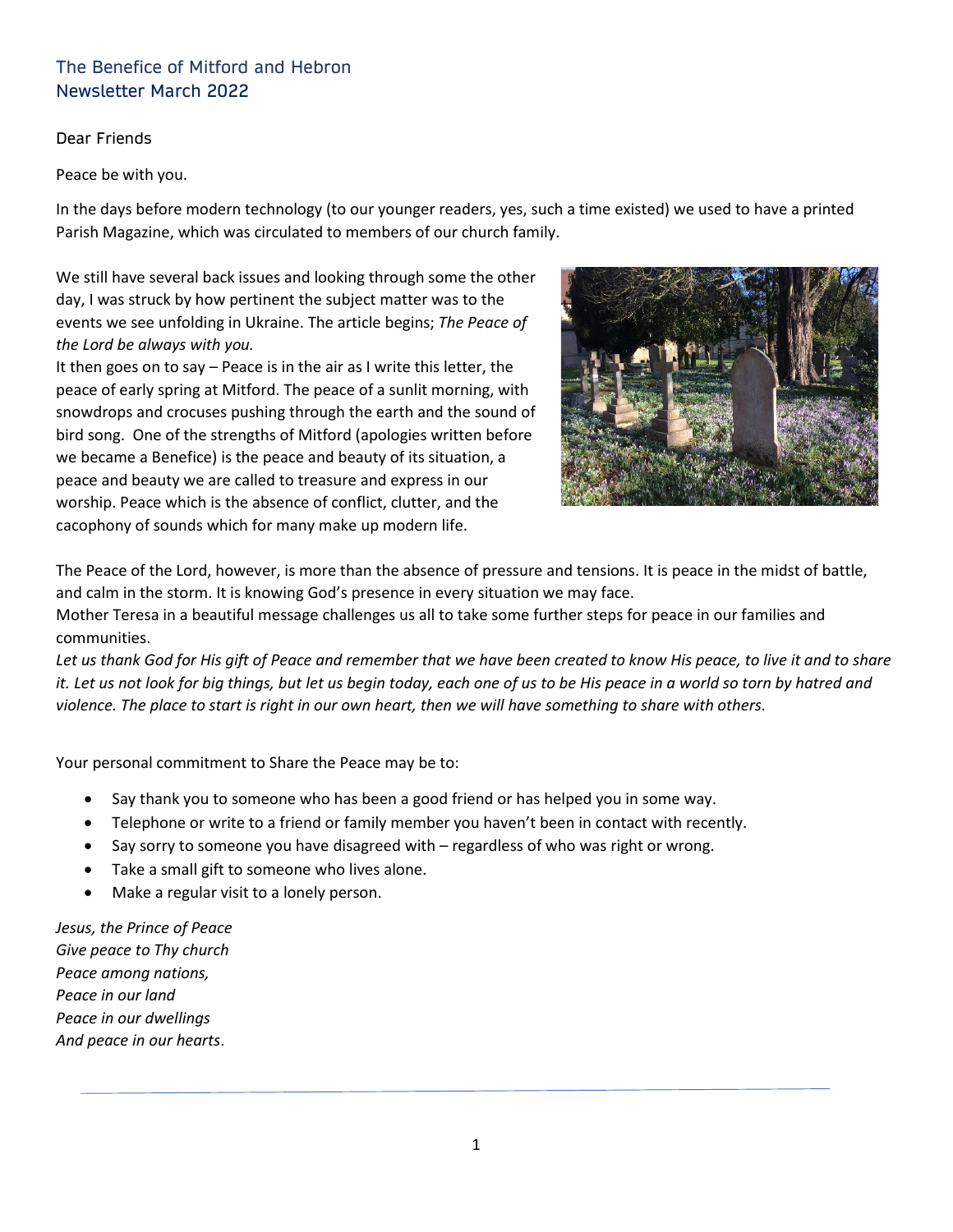# **DATES FOR YOUR DIARY**



# **Service of Worship and Fellowship**

Thursday 24th March – Hebron Church – 2.00 pm

This is primarily for our older members of the church family who find it difficult to access an early morning service, but of course all are welcome. The service will be followed by a short time of fellowship. (See Anna Blog later in the Newsletter for more details).

## **Mothering Sunday**

Sunday 27<sup>th</sup> March – Mitford Church - 9.30 am Holy Communion (BCP)

Hebron Church – 9.30 am Café Church

## **Palm Sunday**

Sunday  $10^{th}$  April – Mitford Church – 9.30 am Morning Praise

## **Maundy Thursday**

Thursday 14th April – Hebron Church – 7.00 pm Holy Communion

### **Good Friday**

Friday  $15<sup>th</sup>$  April – Hebron Church – 10 am Good Friday Meditation

## **Easter Sunday**

Sunday  $17<sup>th</sup>$  April – Mitford Church – 10 am Holy Communion

## **Annual Parochial Church Meeting**

Thursday 26<sup>th</sup> May – Mitford Church – 7 pm (see article later in the Newsletter for more details.)

# **Under 5's Junior Church Group**.



Sunday 6th March will see the start of our new under 5's Junior Church group. As a church we have been praying for some time about the future of

our children's work and it feels right that we make a start with provision for the youngest children. Our prayer is that these very young children will receive a simple Biblical message, focussing on God's love and care for them, and that they will enjoy coming to church and have fun.

Initially the group will take place on the first and third Sundays of the month at Mitford and will be led by Sarah Mills and Alice Lane. Parents/carers will be very welcome to attend the group alongside their children if they wish. If you know of any families who would be interested in this group, please encourage them to come along. More details are available from Sarah Mills: [sarahmills123@yahoo.co.uk.](mailto:sarahmills123@yahoo.co.uk)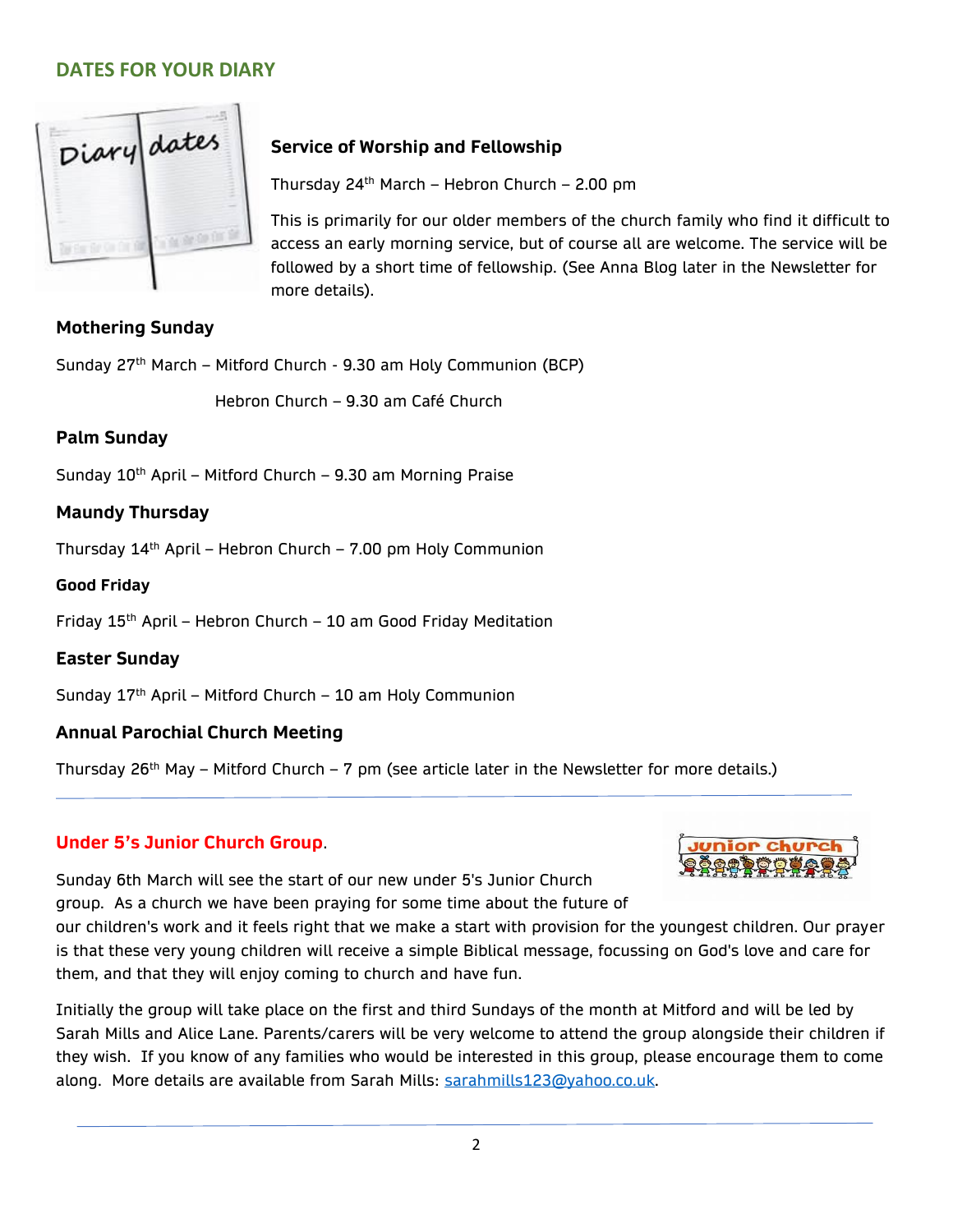## **A Message from the Church Wardens**

The Annual Meetings for Mitford and Hebron Parishes will be held on Thursday 26 May at Mitford Church. This will commence with two separate and short "Meetings of the Parishioners", where those whose names are on the electoral roll of their particular parish, together with persons resident in the parish are eligible to vote for



Churchwardens who will represent their parish. There will be two Churchwardens appointed for Mitford Parish and two Churchwardens appointed for Hebron Parish.

After this we will then hold the first "Annual Parochial Church Meeting of the Joint Council". As most will be aware, the ever-growing unity between our two parishes has now been recognised in the creation of a single Joint Council controlling all aspects of our life together. This meeting covers not just the "business side" such as the financial situation and the condition of our buildings; it is our chance to consider the direction we are moving in as Christ's representatives in our locality. This is described in great detail in our Benefice Profile (available on the website), so I would strongly recommend giving it a read ahead of this date.

We also use this occasion to elect next year's Joint Council. All who are on the electoral roll of either parish may vote and/or put themselves forward for election. Should you wish to be added to an electoral roll, please refer to Nigel Jobson's article elsewhere in this newsletter

Sean

## **Revision of Electoral Rolls – Mitford and Hebron Parishes**



As you may be aware, the Electoral Rolls for both the Mitford and Hebron parishes are required to be updated annually prior to both the Annual Parishioners Meetings (APMs) and Annual Parochial Church Meeting (APCM). This year's APMs and APCM are currently scheduled for May 26<sup>th</sup>.

As such, the revision of the Electoral Rolls will take place between April  $1<sup>st</sup>$ 

and April 28<sup>th</sup>. "Revision of Church Electoral Roll" notices have been placed on the noticeboards at both churches. The Roll is important as it defines not only the size of the Joint Parochial Church Council, i.e. the number of volunteers who can help with the management of the two churches, but also the size of our representation on the Morpeth Deanery Synod. Further, in order to be able to vote at the upcoming APMs and APCM, you will need to be on the Roll.

To qualify to be on the Electoral Roll, you must meet one of the following criteria;

- (a) be baptised,
- (b) be aged 16 or over, and
- (c) have made one of the following three declarations

- be a member of the Church of England or of a Church in communion with it and be resident in the parish; - be a member of the Church of England or of a Church in communion with it, be not resident in the parish, but have habitually attended public worship in the parish during the preceding six months;

- be a member in good standing of a Church which is not in communion with the Church of England but subscribes to the doctrine of the Holy Trinity and is also a member of the Church of England and have habitually attended public worship in the parish during the preceding six months.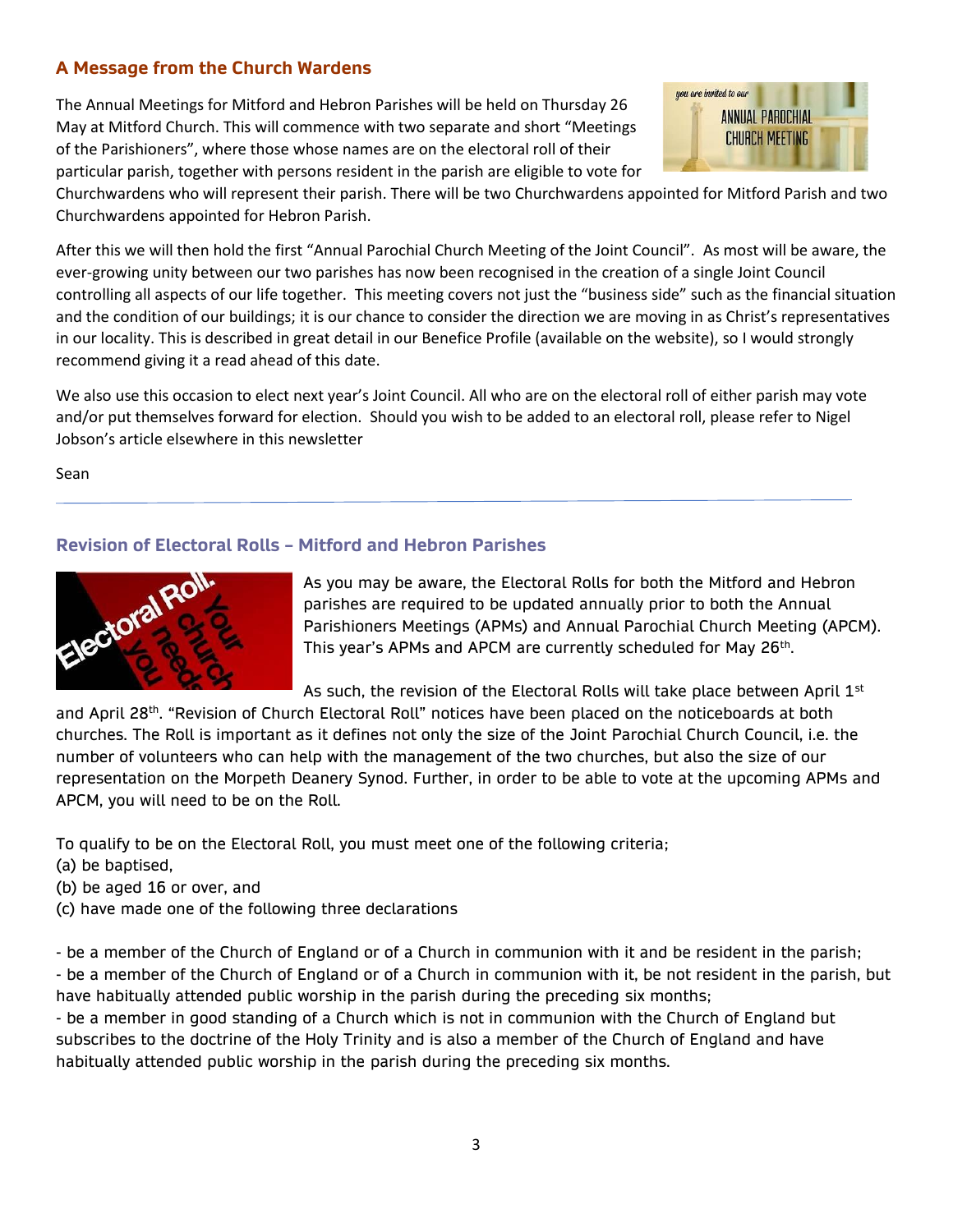If you would like to be added to the Roll, for Mitford, please complete one of the forms that will be available in church from April  $1<sup>st</sup>$  and then forward it to myself at the address shown below;

Chapelside House, The Village, Eshott, Northumberland, NE65 9EW.

For Hebron, please contact Janice Robinson in order to obtain a form. Janice can be contacted at [janicerob1@gmail.com.](mailto:janicerob1@gmail.com)

If you are already a member of the Electoral Roll, please note that no further action is required. However, if you no longer wish to be on either the Mitford or Hebron Electoral Roll, then please do not hesitate to let me know, either in writing to the above address, or via email at nigel jobson@yahoo.co.uk.

Thanks in advance,

Nigel Jobson

Electoral Roll Officer for Mitford and Hebron

## **Northern Women's Convention**

On Saturday 5 February I attended the Northern Women's Convention in Stockton-on-Tees (advertised in January's newsletter).

The Northern Women's Convention is one of 4 Christian conventions under the *Christian Conventions* umbrella [\(https://www.christianconventions.org.uk/](https://www.christianconventions.org.uk/)). Their website says: Our events provide a place for men and women to hear God speak through His Word, to sing His praises and to think together what it means to live for Christ in today's world.



I thoroughly enjoyed the day in Stockton which was both refreshing and stimulating. We sang (great songs!), listened to Elspeth Pitt (from Highfields Church, Cardiff) unpack John 4 (the woman at the well) over 2 sessions and participated in a seminar. (I chose one entitled, *Worshipping God in Real Life*). In addition, there was a bookstall and a plentiful supply of coffee and Danish pastries throughout the day!

The Northern Women's Convention is an annual event which I would wholeheartedly recommend to any Christian woman. I believe that each year it takes place in a different location in the northeast. In just under a year's time, I hope to be able to let people

know about the 2023 convention and maybe we can get a carload together from Mitford and Hebron. In the meantime, you can listen to Elspeth's excellent talks (just over half an hour each) at these links [https://youtu.be/gDl7WSCQ\\_ME](https://youtu.be/gDl7WSCQ_ME) and<https://youtu.be/9nGbk2gqJsc> or via the NWC website: <https://www.christianconventions.org.uk/resources/nwc2022-brief-encounter/>

Alice Lane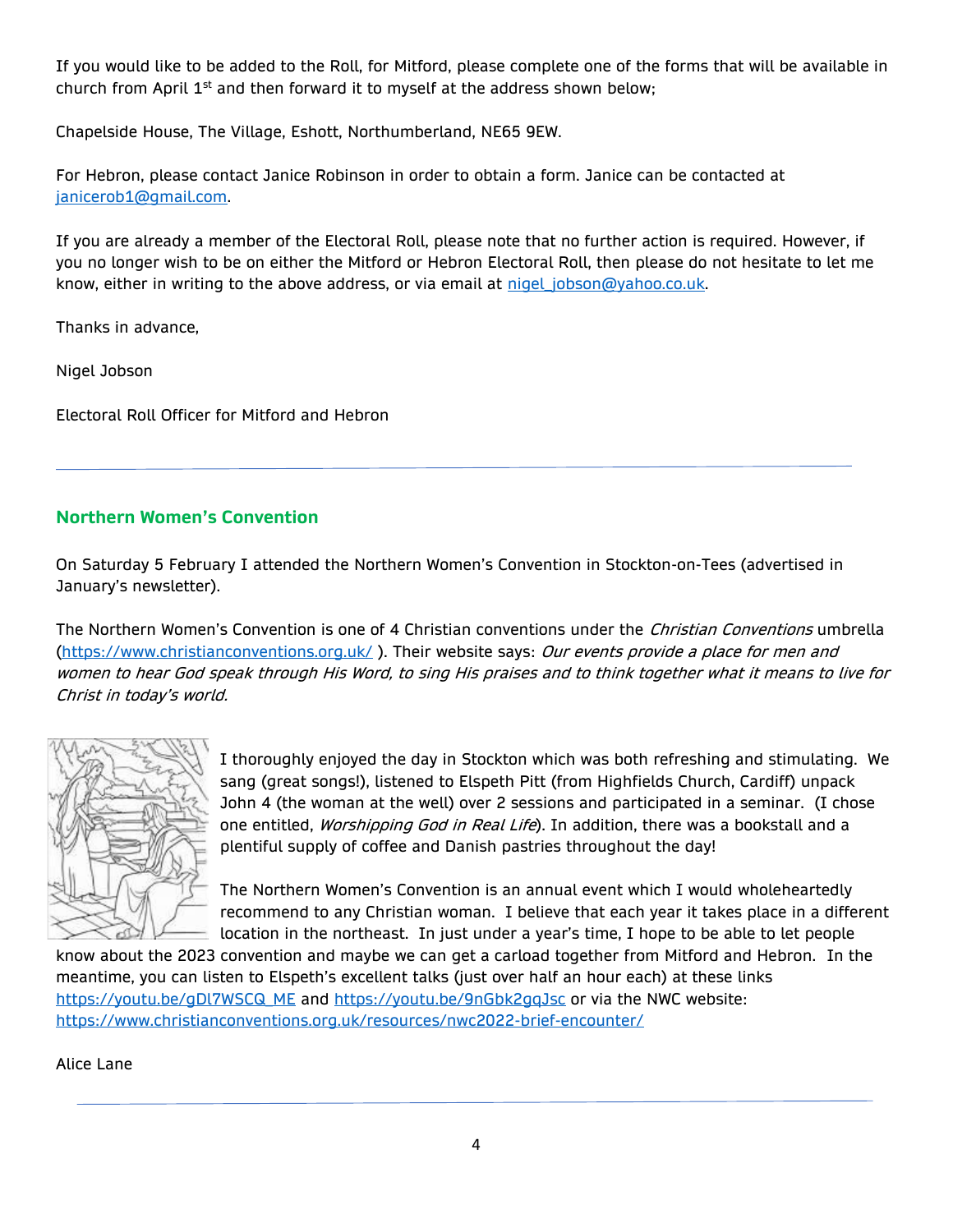

## **Children's Society Collection Boxes – A Reminder**

Thanks to those of you who have been saving your cash for the benefit of needy children. Times have been particularly hard for those children without homes, in poverty or with mental health problems and we would love to get your donated cash to the Society as soon as possible.

Could all box holders please let us have them to empty? We are very happy to collect your boxes, or you can drop them off in church or at our home (69, Wansdyke, Lancaster Park).

You can leave a message on 07845126720 if you need to contact us

Many, many thanks on behalf of the Society for your generosity

Wendy (and Brian) Talkes.

P.S. If you have already left your boxes at church – thank you, we will get them back to you as soon as possible.



## **Anna Chaplaincy Blog**

#### **Anna Chaplaincy News**

Still cold but the days get longer and the spells of bright sunshine cheers us all along with the garden bulbs and Spring flowers which are beginning to bloom — we

had two glorious rainbows last week and after the gale force winds and torrential rain this was a wonderful reminder that God is always with us with his love and care.

Genesis 9 v 13 " *I have set my bow in the clouds, and it shall be a sign of the covenant between me and the earth"*

It is heartening to welcome an increasing number of you to our church services and particularly to the monthly afternoon 'Evening Prayer 'held at Hebron. After this service, as with Mitford, we have time for a cup of tea /coffee and enjoy fellowship together. At the next service, 24th March, we



will be giving Mothering Sunday posies and a special prayer card to all those who come along. For those unable to be with us, we will be home delivering on the Friday & Saturday of that week making sure that you get your posy for this special day.

For anyone who finds the walk from the road to Hebron Church a difficulty, we do have an electric mobile scooter which you are very welcome to use. Similarly, we have wheelchair availability at Mitford with designated space inside the church. In either case please do contact us for help and assistance, as we will try our best to make coming to a service possible and a joy.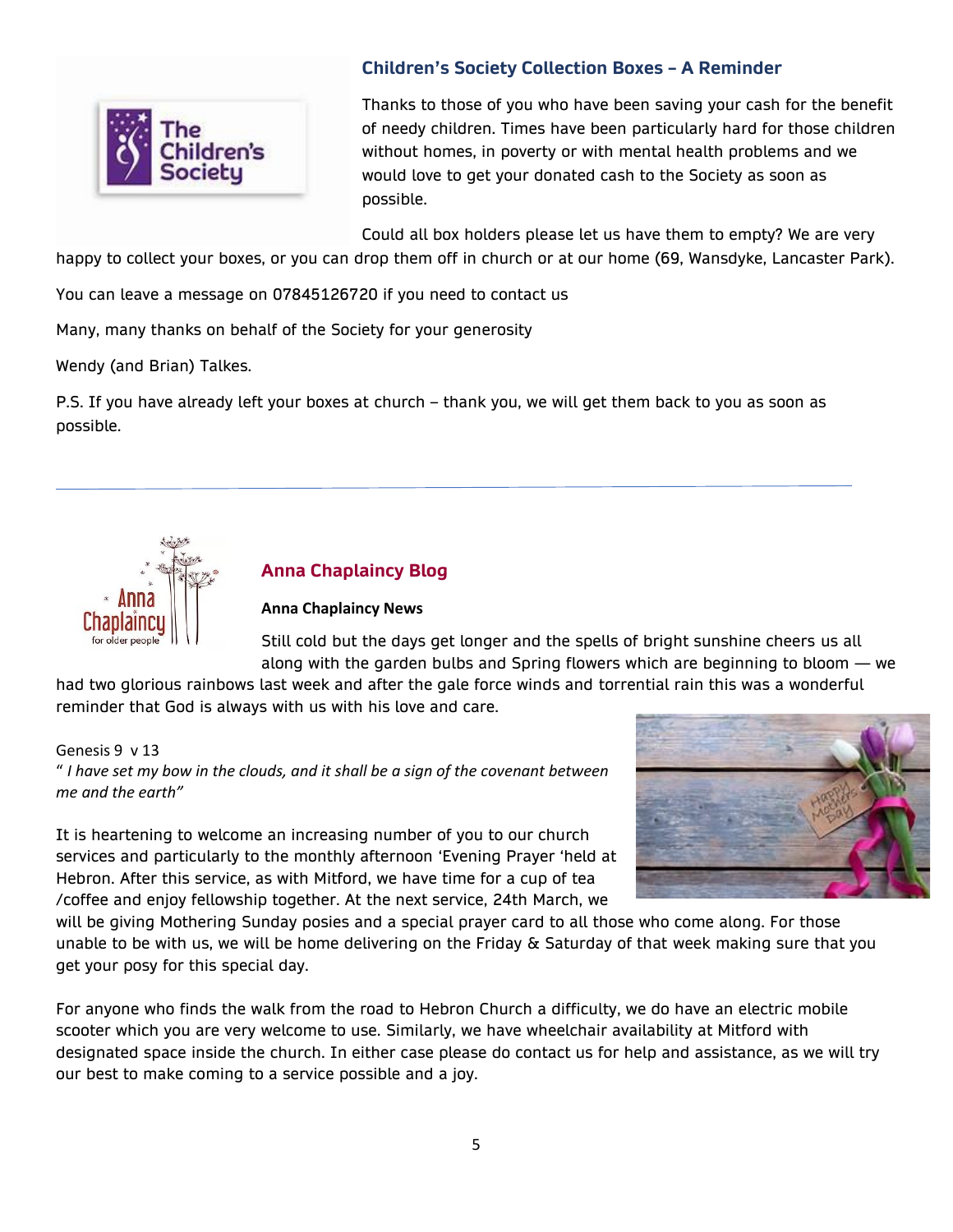Easter is approaching and if you would like to be involved or donate to church flowers, we would so welcome your support and again, please let us know.

At this Season in the Church calendar, those of you who would like further reading & study there is a Lent Resources Booklet for the Benefice & also a Live Lent booklet at the back of each church offering much for you to peruse.



Recently it has been noticed that the Millennium Tapestry Prayer Kneelers, works of art which possibly some of you embroidered with love and care, are now in great need of kind hands who could carry out much needed repairs and return again with glory to use in church. Please contact Janice or Mary if you could help in this task — we may even be able to have our own afternoon/ morning sewing bee! A task, nay love of God, which should bring much joy in accomplishing.

Our monthly newsletter is good reading, newsy, informative and an excellent diary of forthcoming services, events etc etc. However, if you know of anybody who does not get an email copy, please encourage them to get in touch with Secretary, Bev Morris, as it is now required that a person must give their personal authority for an email or address be used. If anyone does not have an email or access to a computer then it can be arranged that a hard copy is sent to them personally.

As this is 'our' slot in the newsletter - if you have any thoughts or ideas to include in our blog, please be in touch and we will see what we can done!

We send love and prayers to you all as we travel through Lent.

*Janice and Mary*

## **Mothering Sunday**

4<sup>th</sup> Sunday of Lent is Mothering Sunday

The Fourth Sunday of Lent is the midway point in Lent and has two different names, one of the oldest is Laetare Sunday – Laetare is the Latin word for Rejoice – and came to be seen as a day off from the Lenten fast.

The other name for this day is Mothering Sunday, from the 1600's people would go "mothering" on this day – meaning they would make a special trip to services at the parish where they had been baptised or to the Cathedral as the mother-church of the Diocese they lived in.

Later it became the day off for all servants to go home and to church with their Mothers. They would take a posy of wildflowers and a cake – often what became known as a Simnel Cake, a traditional light fruit cake decorated with marzipan – including 11 marzipan balls to represent the Disciples (excluding Judas)

The best reason for continuing to keep Mothering Sunday is to celebrate the loving care of one another who "Mother" us, and the loving care God has for us in Jesus.

This prayer from St. Anselm is very appropriate for this day.

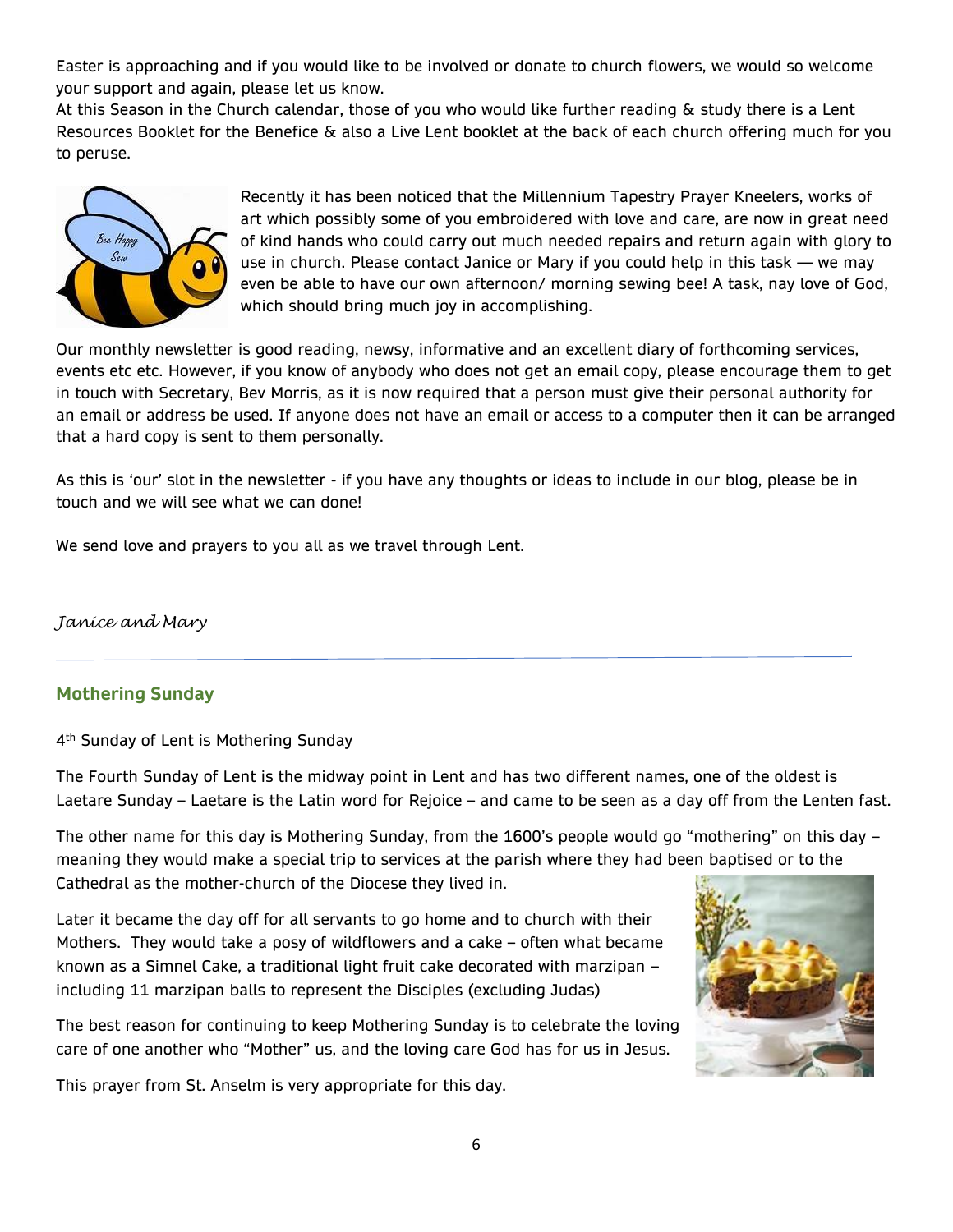"Jesus, like a mother you gather your people to you; you are gentle with us as a mother with her children. Often you weep over our sins and our pride. Tenderly you draw us from hatred and judgement.

You comfort us in sorrow and bind up our wounds. In sickness you nurse us and with pure milk you feed us. Jesus, by your dying we are born to new life; by your anguish and labour we come forth in joy.

Despair turns to hope through your sweet goodness; through your gentleness we find comfort in fear. Your warmth gives life to the dead, your touch makes sinners righteous.

Lord Jesus, in your mercy heal us; in your love and tenderness remake us.

In your compassion bring grace and forgiveness, for the beauty of heaven may your love prepare us."

*Janice*

## **Mitford And Hebron World Mission Group**

**Did you know** we have a World Mission Group? (It used to be called the Mission and Charities Group).

The group members are **Sheila Rowley, Linda Fugill, Dick Quinby, Carlos Werner** and **Alice Lane**.

The purpose of this group is to select our church mission partners and decide how to allocate our world mission budget between them. Additionally, the World

Mission Group (WMG) acts as the link between our mission partners and our church congregations. Currently,

our **3 main mission/charity partners** are:

- **1. New Hope for Children** <https://www.newhope4childrenuk.org/>
- **2. West End Refugee Service (WERS)** <https://www.wers.org.uk/>
- **3. Wansbeck Valley Food Bank** <https://wansbeckvalleyfoodbank.org/> .

As a benefice, we also support **The Hub** which helps refugees and asylum seekers in Newcastle adapt to life in the UK. One of the ways we do this is by hosting their annual outing to Mitford which many of us may have attended and/or baked for in the past. This outing could not happen last year or in 2020 due to Covid so instead we sent gift parcels at Christmas to bless families supported by The Hub and to show we had not forgotten them.

Sometimes, the WMG is able to make **one-off gifts to support extra charities**. In the past 2 years, we have made such gifts to:

- 1. The Children's Society <https://www.childrenssociety.org.uk/>
- 2. Anglican International Development<https://www.anglicaninternationaldevelopment.org/>
- 3. Revive International<https://www.revive-international.org/>.

Over the course of this year, the WMG hopes to arrange **visits from our 3 main mission partners** so church members can hear directly from them about their work. Watch this space for more information in due course! **The WMG is in the process of formulating criteria to guide our selection of new mission partners in the** 

**future.** Once completed later this year, the WMG will use these criteria to review existing partners and consider possible new ones. If you would like to make suggestions about the selection criteria or possible new mission partners, please get in touch with Alice Lane at [aliceleonielane@gmail.com](mailto:aliceleonielane@gmail.com) or speak to any of the WMG team.

Alice Lane

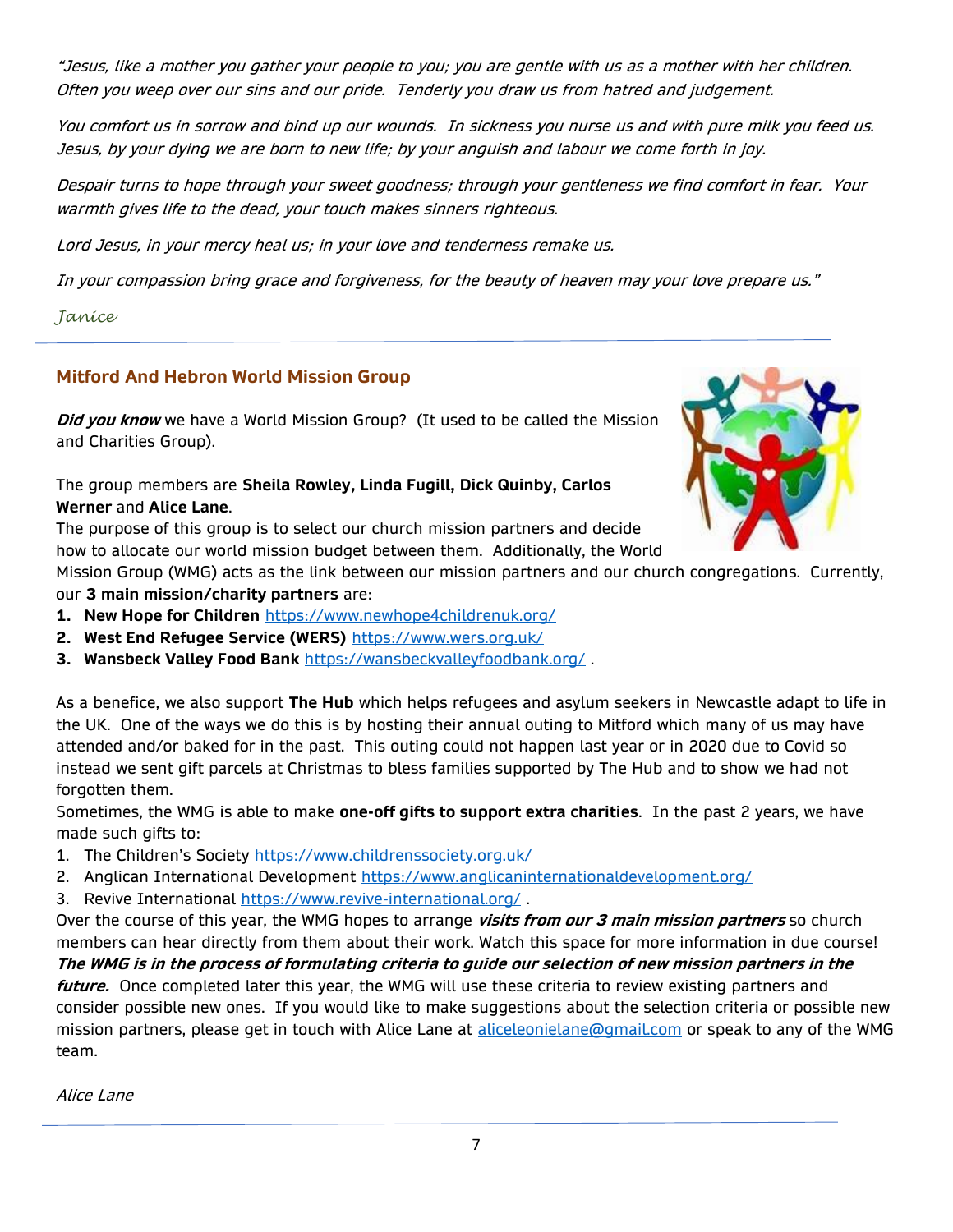### Lent

Psalm 46 says "Be Still And Know That I Am God"

How often have we heard these words? But more important, how often do we make time to be still?

All too easily we spend our lives rushing around, always aware of something else to do, something else that demands our time and attention.

Lent reminds us and calls us, to pause and reflect.

It's so easy to fool ourselves that we are observing Lent – giving up certain things, denying ourselves, particular pleasures, making bold resolutions.

It's easy to imagine this is what Lent is all about – but it's not.

For Lent above all is a time for reflection, for self-examination, for prayer, for renewed commitment.

"We come to you Lord, at the beginning of Lent to reflect, to search ourselves and to seek your guidance, to offer you, our love.

Loving God, we think we are so busy in your service, so pressurised, having so much to do.

We rush around day after day with never a moment to spare.

Yet so often we forget the one thing we really need – to make time and space in our lives to meet with you, to hear your voice, and to look at the world from your perspective, and know your presence.

Help us to be still and know you are God." Amen

(Material taken from "No Ordinary Man" by Nick Fawcett)

#### *Janice*

## **Saying thank you and goodbye**

It is with sadness and with thanksgiving that we advise you of the passing of the following parishioner.

#### **Paul Aiden Richardson**

Paul Aiden Richardson was the son of Jack and Ethel Richardson and spent many years living in Mitford Vicarage when his Father Jack was the vicar.

Paul had an interesting, varied life. He was Financial Controller of the Lawn Tennis Association and then took up a post with English National Opera North – and steered them to become Opera North who then became the largest independent opera touring company in the country.

He bought and sold maritime antiques, establishing two outlets in Boston and Maine in America. He bought Ox Close in Yorkshire, the former home of Red Rum, and turned it into a ranch, where he kept American Quarter horses.

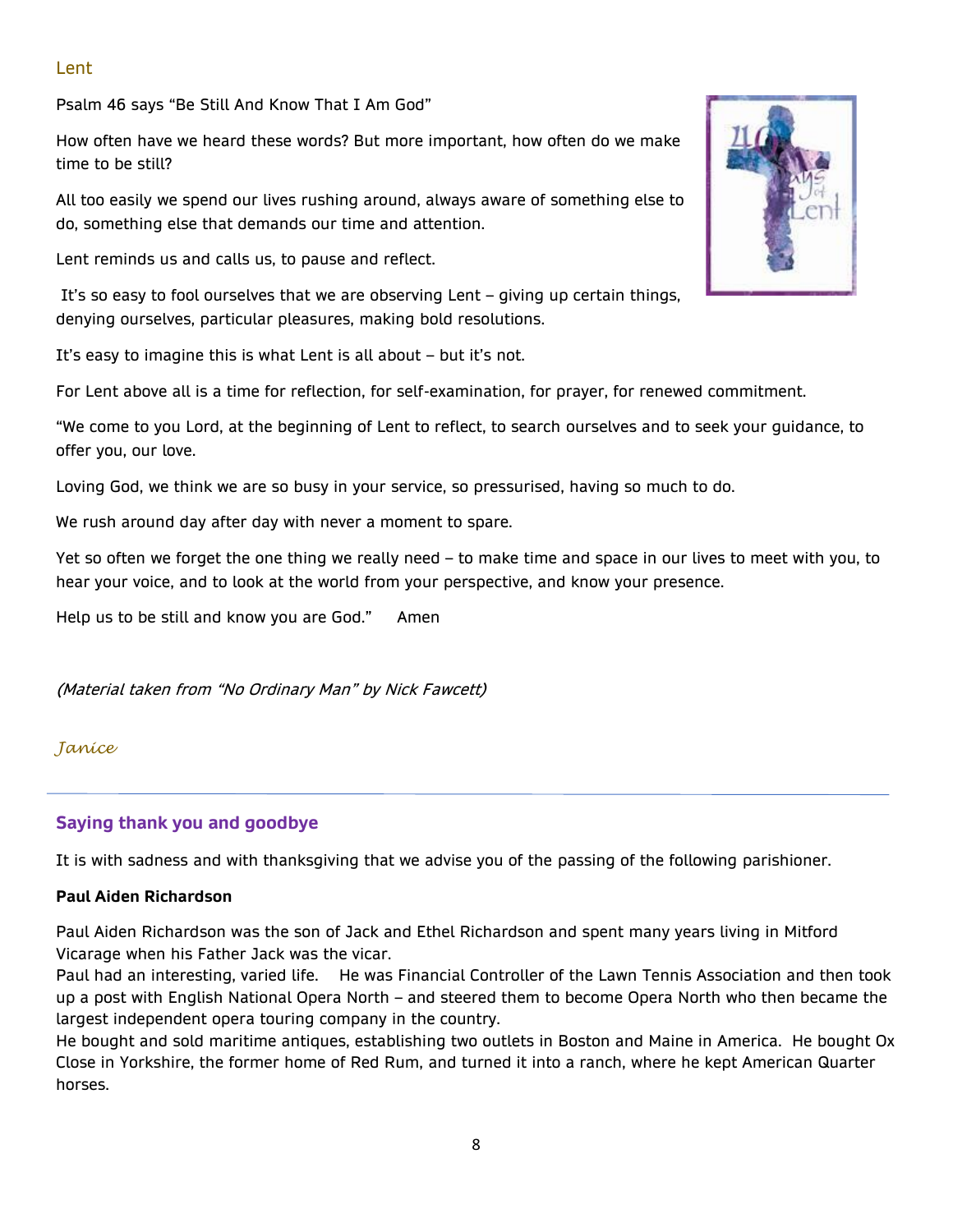He also become very involved in politics, representing Masham and Fountains in North Yorkshire and served over 12 years in public office.

In the last 16 years of his life Paul busied himself writing, both poetry and tales of Northumberland, while living on Holy Island. He then returned to his local roots and settled in Morpeth. Despite the difficulties with his lung disease, Paul never lost his joy for life, nor his love for the years he spent in Mitford and so it was apt his funeral was held in the church he came to love and is now buried in the churchyard alongside the rest of his family.

### **Saying Hello and Welcome ….. to our latest church family member**



Matthew and Danielle Hadden are pleased to announce the safe arrival of Theodore Anthony Hadden. Theo (as he will be known) arrived 3 weeks early on 12<sup>th</sup> January 2022, at 22.46, weighing 6lb 10ozs.

He has a mop of dark hair and is apparently a replica of his dad in looks. He is the first grandchild for both families, so there are frequent visits for grandparent cuddles.

The border collies have reacted in different ways to the new addition. The elder, Lily knows her place and maintains an air of indifference. The younger, Rory sees Theo as a potential new playmate he takes an active interest in feeding times and seems to think that Theo's feet need special attention.

We send best wishes to this new family and look forward to seeing Theo grow and develop.

### **Ukraine**

No – one can be unaware of the events being played out in Ukraine – we are surrounded by haunting images of desolation on the faces of individuals and the destruction of lives and homes.

We are bewildered, shocked, and saddened.

In response we send money and items needed by the refugees and those let

behind. But as Christians we also unite in prayer. In any situation our first response should always be to pray. In Jeremiah we are told, Then you will call on me and come and pray to me and I will listen.

Last Tuesday evening a group of us gathered virtually to do just that, we also encourage people to tie a ribbon to the railings at our churches as an act of prayer for the people of Ukraine.

We prayed that we would continue to pray for peace in Ukraine and all other areas where war and conflict continue to rage.

Please continue to pray for the people of Ukraine and for Russia. Our regular Tuesday evening prayer sessions will include a section for Ukraine and if you would like to receive a link, please contact Alan Travis. [alantravis10@hotmail.com](mailto:alantravis10@hotmail.com)

Please pray for

• The church throughout the world, especially the church in Ukraine – may it be a beacon of hope in a weary world and a place of refuge, an oasis of calm and peace in a battle scared country.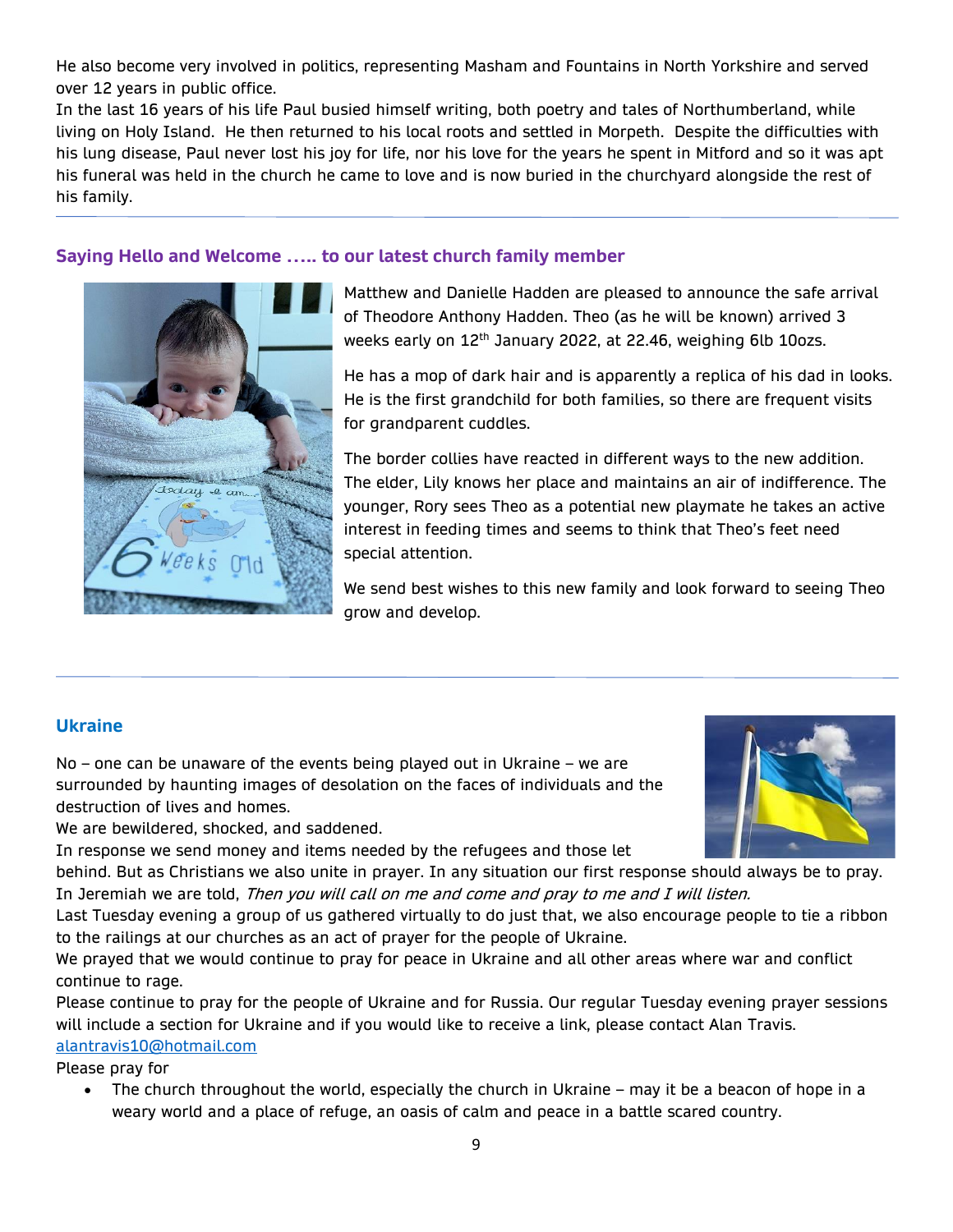- The people of Ukraine, those who remain, those who have fled, those who are injured, those who grieve over the loss of loved ones. Hold the people of Ukraine deep in your heart. Protect them, from violence, from political gamesmanship, from being used and abused. May those who are refugees find shelter and protection.
- The people of Russia, who have sent loved ones off to war and now see their way of life starting to crumble, as they seek to find ways to feed and protect their families. Where the possibility of the imposition of restrictions and the loss of freedom looms large. May they know your peace and your truth.
- For world leaders, especially in Ukraine and Russia. Grant a deep desire for peace and reconciliation in the hearts of all who wield influence. Open up new avenues of dialogue and a willingness to listen each other. Help them to act with wisdom and compassion, securing a lasting peace.
- For ourselves and our fellow weary travellers on the road of life that we may all know God's peace and share this with all we meet.

Lord hear our sighs, our cries and our prayers. The words from Beauty from Brokenness seem appropriate at this time.



Beauty for brokenness Hope for despair Lord, in the suffering This is our prayer Bread for the children Justice, joy, peace Sunrise to sunset Your kingdom increase!

Shelter for fragile lives Cures for their ills Work for the craftsman Trade for their skills Land for the dispossessed Rights for the weak Voices to plead the cause Of those who can't speak

God of the poor Friend of the weak Give us compassion we pray Melt our cold hearts Let tears fall like rain Come, change our love From a spark to a flame

Refuge from cruel wars Havens from fear Cities for sanctuary Freedoms to share Peace to the killing-fields Scorched earth to green Christ for the bitterness His cross for the pain

Rest for the ravaged earth Oceans and streams Plundered and poisoned Our future, our dreams Lord, end our madness Carelessness, greed Make us content with The things that we need

Lighten our darkness Breathe on this flame Until your justice Burns brightly again Until the nations Learn of your ways Seek your salvation And bring you their praise

Graham Kendrick **Copyright:** 1993 Make Way Music (Admin. by Music Services)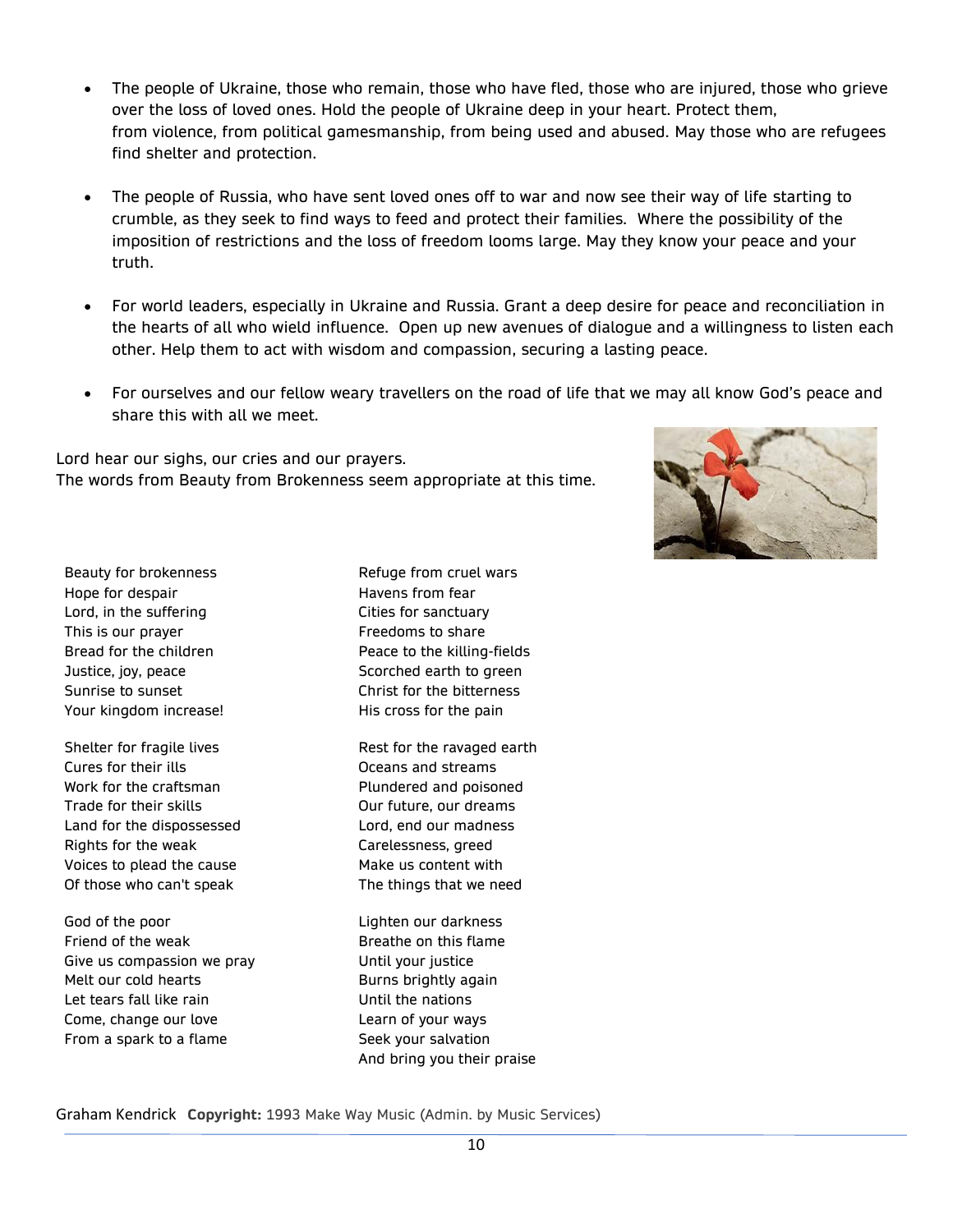### **Diocesan and Deanery News**

### **Deanery News**

### **St James the Great Morpeth**

St James is also encouraging prayer for Ukraine by tying ribbons to their railings.

#### **Diocesan News**

#### **Vacancy in See Committee.**

#### **The Vacancy in See Committee has elected six of its members to serve on the Newcastle Crown Nominations Commission.**

The commission is responsible for nominating the next Bishop of Newcastle and is scheduled to meet on 7 June and 18 to 19 July.

The six elected members from the Vacancy in See Committee, who can be contacted at [vis@newcastle.anglican.org,](mailto:vis@newcastle.anglican.org) are Revd Yvette Daniel, Revd Canon Ian Flintoft, Liz Kerry, John Marshall, Canon Izzy McDonald-Booth and the Ven Rachel Wood.

# **PASTORAL CARE**

**"**A new commandment I give unto you that you love one another as I have loved you"

We must indeed care for each other as he commands us. If you need help, support, advice, or prayer, or know someone who does.

**PLEASE** know that you can contact the Pastoral Care Team. **Dick Quinby 07960792198 Mary Dowswell 07890269028**

### **Time to get walking again!**

The following was received in an email and may be of interest to those of you who enjoy getting out and about in the fresh air and enjoying God's creation.

At this time of year, we start to think about the mud drying up and getting out to walk in the beautiful English Countryside again, but where to find new and interesting walks?



Walking in Northumberlan[d https://www.walkinginengland.co.uk/northumberland](https://www.walkinginengland.co.uk/northumberland) has hundreds of walks to download and print, free, it also has books of walks, details of all the walking groups in the county and much more. Whether you want to walk on your own or with a group all the information is there in one place.

John Harris (the custodian of the website) said 'There is so much walking information on the web, but it is difficult to find. Walking in Northumberland (part of the Walking in England website) has brought it together in

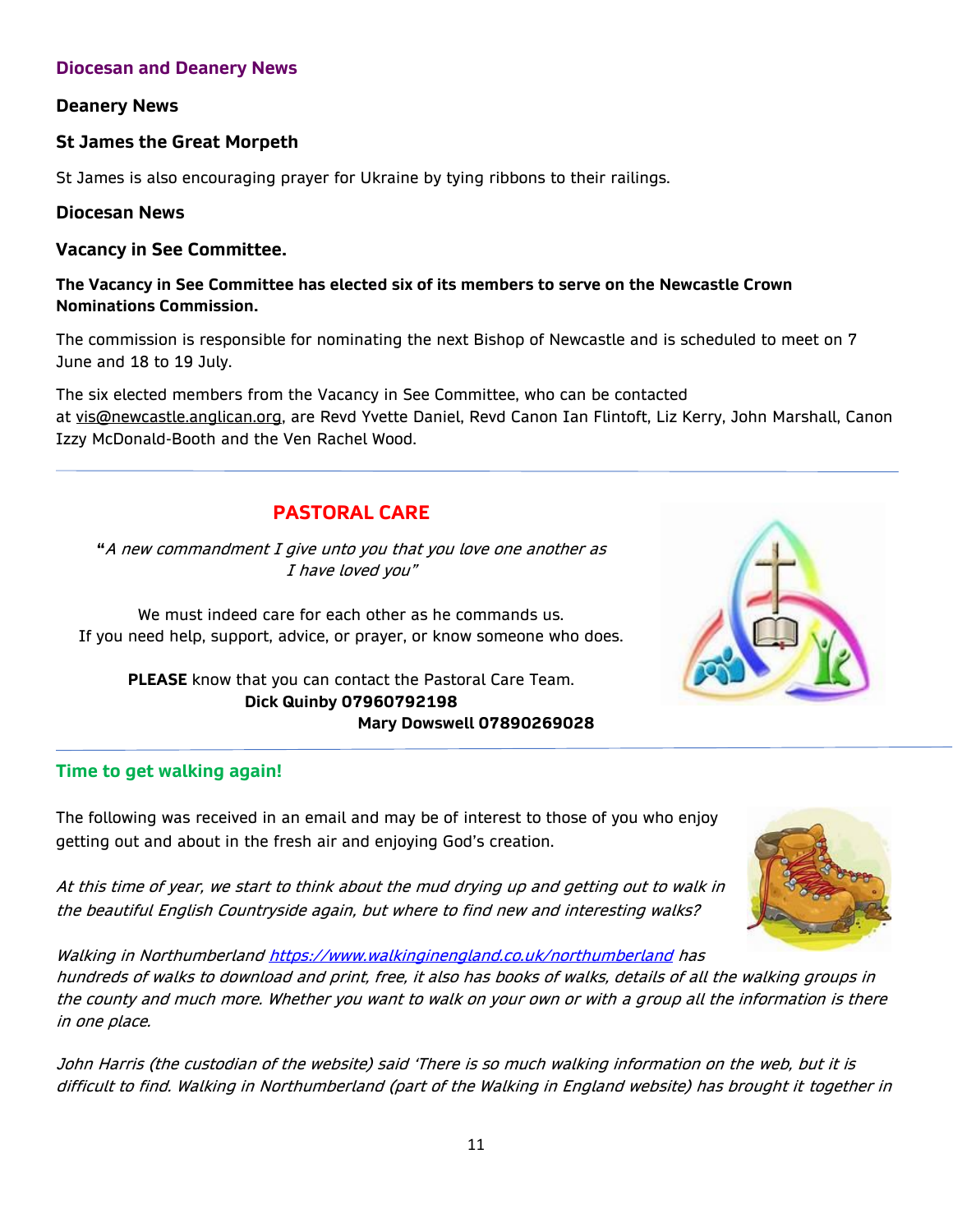one place so whether you are walking from home, or away on holiday, you will be able to find a walk suitable for you'.

With walks from half a mile to twelve miles plus long, and a note of suitability for pushchairs and wheelchairs, everyone can find a walk to enjoy.

So home or away, check out the websites and get walking!

**N. B.** If any of you follow one of these walks, you might like to let us know whether you found the walk one you would recommend (or not) plus any useful tips.

### **Contact Details:**

| Sean Fugill            | Churchwarden                 | s.fugill@mitfordchurch.org       |  |
|------------------------|------------------------------|----------------------------------|--|
|                        |                              | Tel: 943414                      |  |
| Janice Robinson        | Churchwarden & Anna Chaplain | janicerob1@gmail.com             |  |
|                        |                              | Tel: 790865                      |  |
| James Roff             | Churchwarden                 | jamessroff@gmail.com             |  |
|                        |                              | Tel: 504522                      |  |
| Janet Robinson         | Churchwarden                 | janet.robinson@mitfordchurch.org |  |
|                        |                              | 07980188831                      |  |
| Ian Craigs             | Deputy Churchwarden          | joanna.craigs@btconnect.com      |  |
|                        |                              | 07720810562                      |  |
| <b>Bev Morris</b>      | <b>PCC Secretary</b>         | secretary@mitfordchurch.org      |  |
|                        |                              | Tel: 511196                      |  |
| <b>Mary Priestley</b>  | Anna Chaplain                | marydpriestley@aol.com           |  |
|                        |                              | Tel: 513997                      |  |
| John Rowley            | Pastoral Services [Baptisms, | j.rowley@mitfordchurch.org       |  |
|                        | Weddings and Funerals]       | Tel: 943414                      |  |
| <b>Isabel Quinby</b>   | Safeguarding                 | safeguarding@mitfordchurch.org   |  |
|                        |                              | Tel: 943414                      |  |
| Dick Quinby            | <b>Pastoral Care</b>         | d.quinby@mitfordchurch.org       |  |
|                        |                              | Tel: 07960792198                 |  |
| <b>Richard Addison</b> | Stable Room Bookings         | rick.addison@aol.co.uk           |  |
|                        |                              | Tel: 07714685446                 |  |

### **Sunday Service Pattern**

| <b>Sunday</b> | <b>Service</b>                            |  |
|---------------|-------------------------------------------|--|
| Sunday 1      | 9.30 am Morning Praise and Holy Communion |  |
|               | <b>MITFORD</b>                            |  |
| Sunday 2      | 9.30 am Morning Praise MITFORD            |  |
|               | 4.00 pm Contemplative Worship HEBRON      |  |
| Sunday 3      | 9.30 am Morning Praise MITFORD            |  |
| Sunday 4      | 9.30 am Café Church HEBRON*               |  |
|               | 9.30 am BCP Service MITFORD               |  |
| Sunday 5      | 9.30 am Morning Praise MITFORD            |  |

**\***Café Church – Breakfast at 9.15 sharp for worship at 9.30 am. A family friendly informal style of worship.